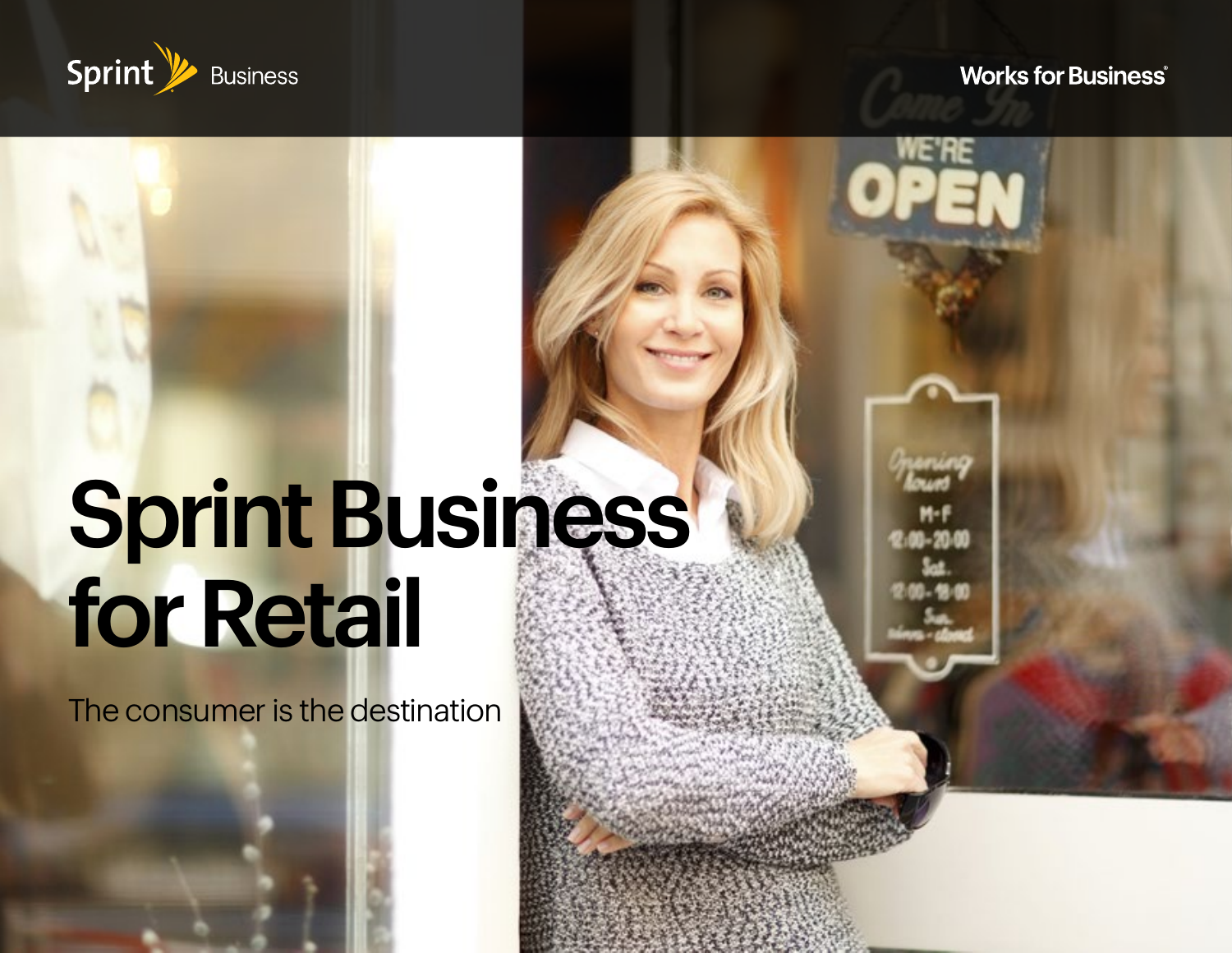#### Buckle up and take a deep breath.

The speed of digital transformation is creating growing pains among retailers, and the truth is, it's only just getting started. More change — change that will significantly impact your customers' expectations and behaviors — is coming. The question is, are you prepared?

Everything about your operation, from the way your customers shop to the way they interact with your products and services, will be shaped by a dizzying wave of technological changes and demands, many of which haven't even been imagined yet. And it's all being driven by a single goal: the desire for actionable analytics.

#### "Five years from now," says [Nick Ismail of Information](https://www.information-age.com/technology-trends-defining-retail-123470781/)

[Age,](https://www.information-age.com/technology-trends-defining-retail-123470781/) "Retailers won't talk about e-commerce; it will just be commerce. The entire retail experience, both online and in-store, will be driven by data."

As the demand grows to create unique customer experiences, embracing digital transformation that drives customer data collection becomes more imperative for retailers. Those who adopt will be the ones best poised to thrive. [According to Forbes](https://www.forbes.com/sites/nikkibaird/2018/03/13/what-digital-transformation-actually-means-for-retail/#7f95bb207038)  [contributor, Nikki Baird](https://www.forbes.com/sites/nikkibaird/2018/03/13/what-digital-transformation-actually-means-for-retail/#7f95bb207038), "innovative retailers do not define ROI in terms of optimizing processes. Instead, they look for projects that create opportunities to gather data all kinds of data, including the expected and the unexpected."

An evolution of this magnitude can be exhilarating, but it can also be downright exhausting. You've got a retail business to run, after all. How fast you're able to pivot will make all the difference between your ability to embrace change and being left behind. The path to digital transformation can seem daunting, which is why you need to partner with a technology provider ready to welcome innovation and adapt to the rapid-fire changes to come.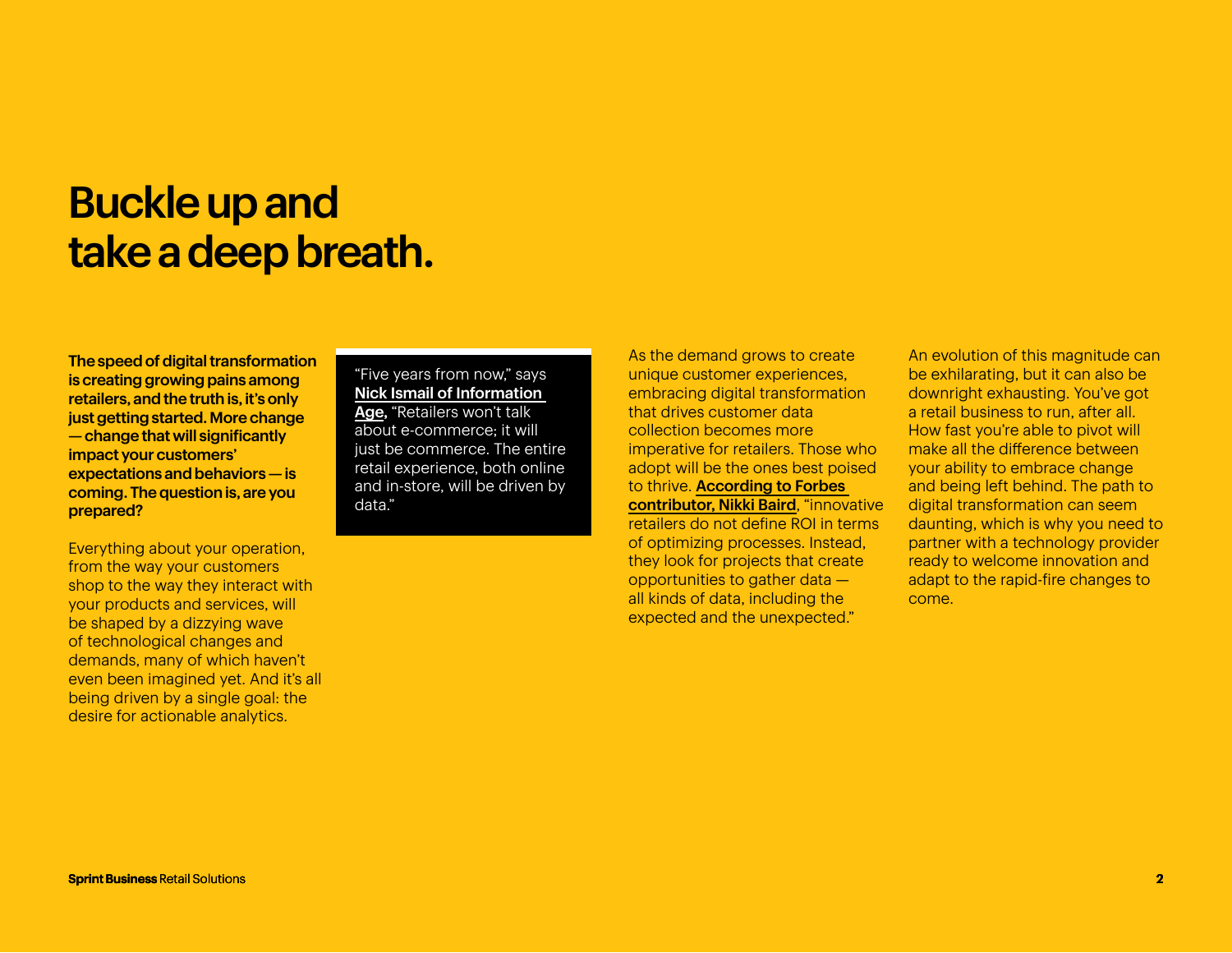#### Sprint understands the retail industry because *we're one of you*.

At our heart, we're just like you — a retailer focused on optimizing the customer experience. With more than 3,700 retail locations nationwide, including a presence in Walgreens and many other national retailers throughout the country, we relate strongly to your challenges because we face them as well.

From supply chain to back-of-store, from the sales floor right on up to the register, we've built our reputation on developing innovative technology solutions for the retail space that enhance every step of the retail process — and they're on full display in our own stores.

Our customers have come to expect an unparalleled shopping experience when they step into a **Sprint store, and with every new** innovation we put in place, our customers are benefitting from new technology that helps them move through their in-store transactions quickly and easily with or without human interaction. And busy shoppers will be quick to engage with technology that offers them enhanced speed and flexibility in their shopping experience.

Building out our digital retail isn't about replacing the familiar store experience our customers trust it's about digitally enabling retail stores to provide the best possible customer experience.

We're also thinking well outside our own retail footprint to serve our customers right where they shop. As part of a strategic relationship with Walgreens, we launched [Sprint Express](http://Sprint Express), a pilot "store within a store" program, in several of their locations throughout the Chicago, Dallas/Ft. Worth, northern Indiana and Gainsville markets. Through this program, we offer customers the convenience of purchasing devices and post-paid cellular services. This alliance provides neighborhood convenience for service and support to customers who are just minutes away from their local Walgreens.

Responsive initiatives like our Walgreens partnership, along with first-to-market innovations like Curiosity™ IoT, the first dedicated, virtualized and distributed IoT core network and integrated operating system, reflect how Sprint Business is not only keeping tabs on the technology revolution — we're driving it in ways that directly benefit retail enterprises like yours. We're ready and willing to work with you to implement change strategically, efficiently and economically.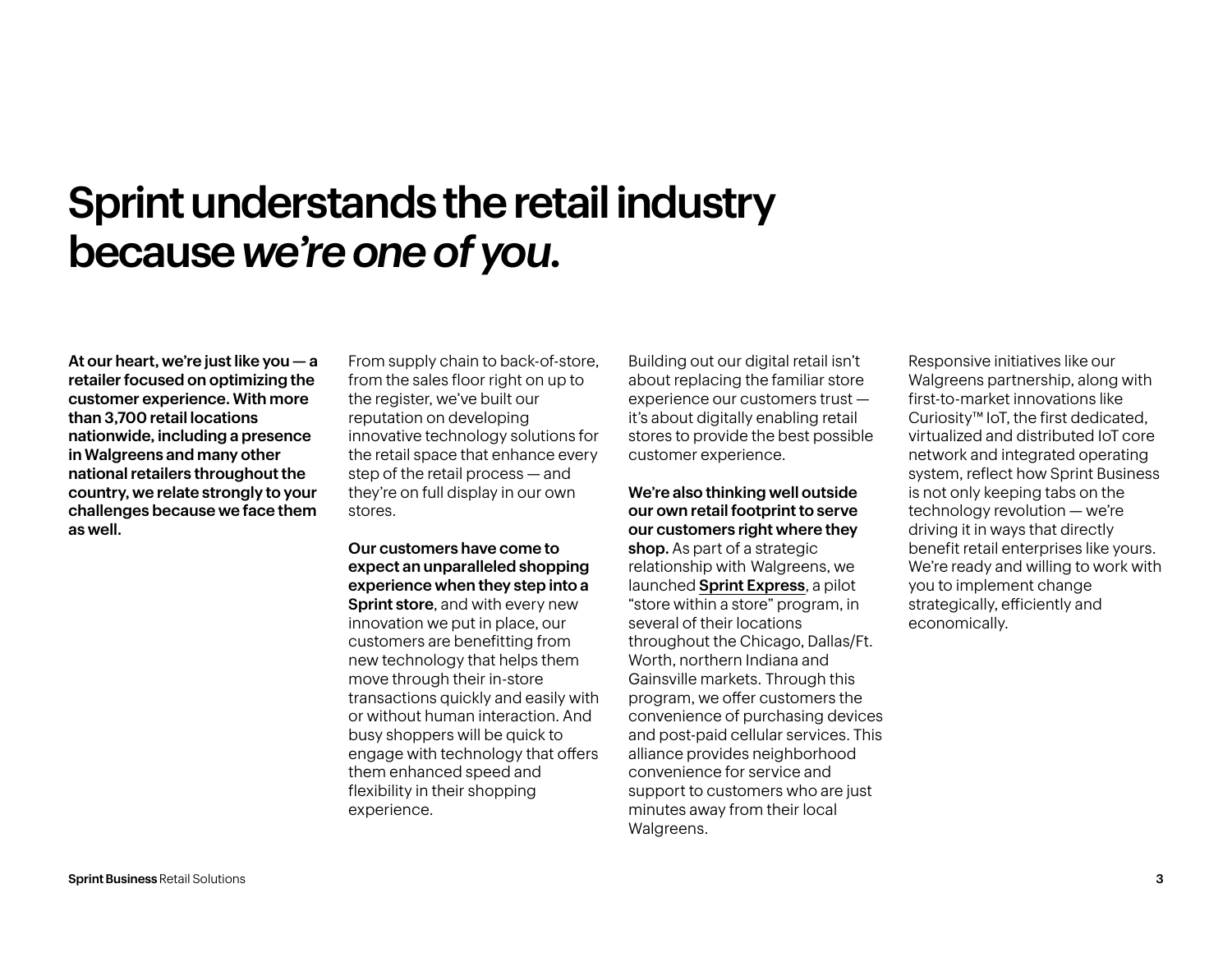#### If it's trending in the retail industry, we're on it to keep your business miles ahead.

Knowing what threats and challenges are coming down the pike, not to mention what's "in" and what's "out," is essential in the retail environment. To gain additional insight, we reached out to Sally Lange, Vice President of Emerging Markets at Sprint.

"The things that used to work before, the small changes … that's often all it took to 'right the ship,'" Lange says. "Today however, the changes must be dramatic to be effective. Retailers must be flexible and dynamic, willing to test, trial and pilot … to try things they never had to try before … this is the way to learn things about the market in today's changing retail climate."

Her take on the industry right now is that the days of applying technology strictly to operational needs like inventory control, scanning bar codes at the checkout, and counting foot traffic are gone. "The paradigm has shifted dramatically," she says. "Retailers are intensely feeling the stretch of this retail revolution … they must evolve or die."

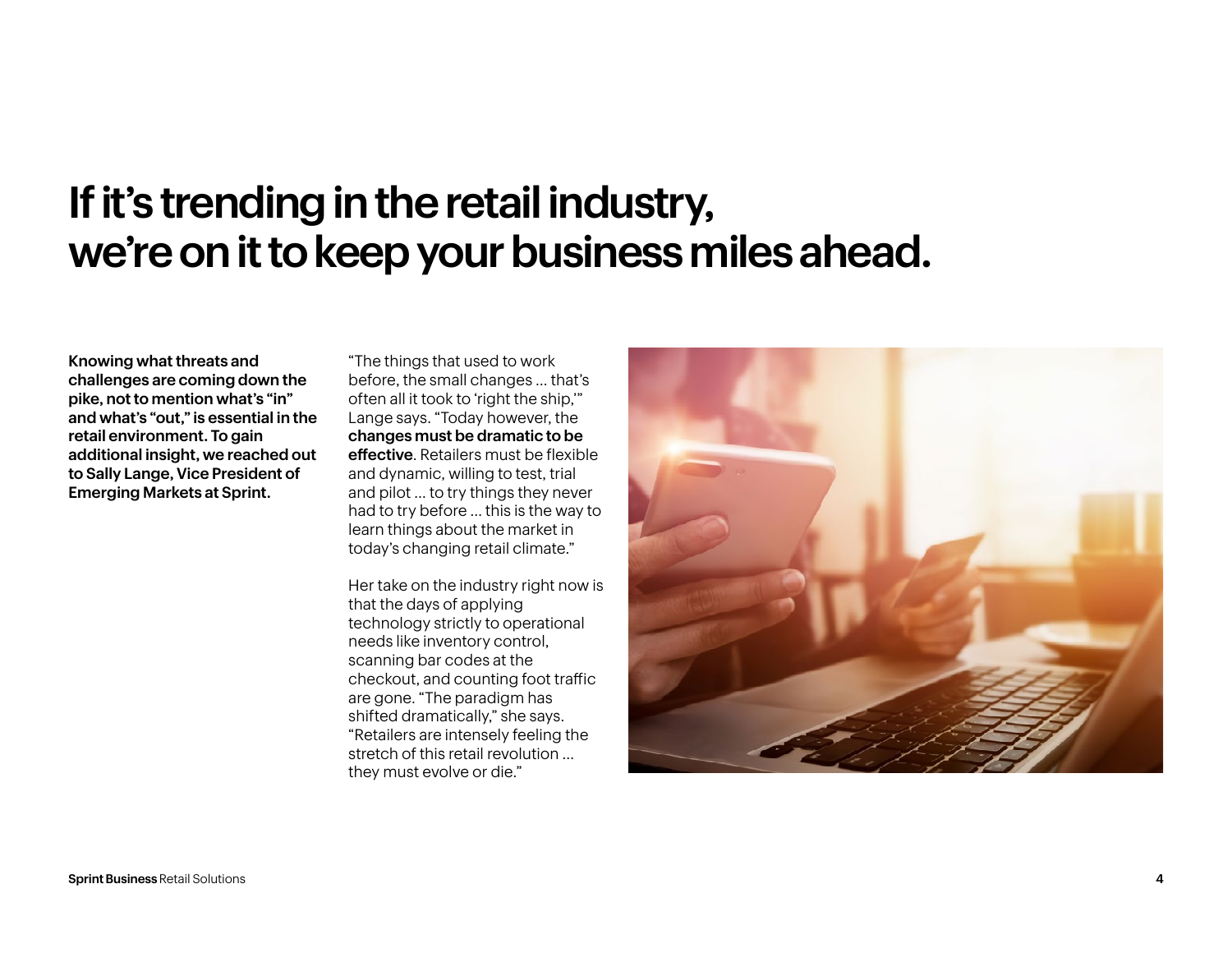### In today's retail climate, the Consumer is the **Destination**

Your customer behaves differently, thinks differently, and shops differently now from any other time in the history of retail and it's going to take an open mind and bold action to address their needs.

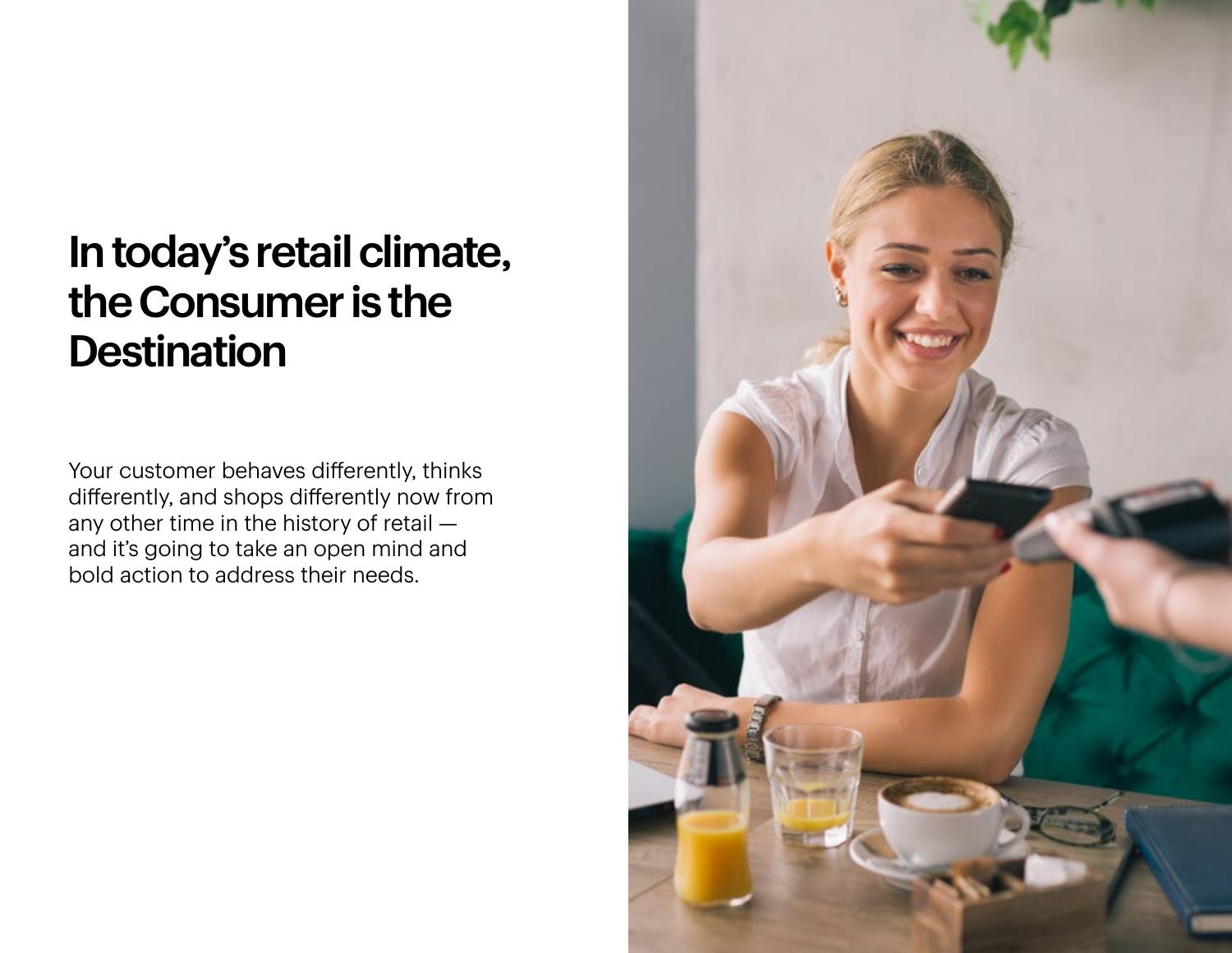## Current customer mood: "I want it when I want it." 01

Not long ago, customers would plan their day shopping at the mall or driving from store to store. Today however, they can search for products and services and make purchases at their convenience right from their smartphones. They can schedule delivery, allowing them to get products when they want, where they want, including the same day.

Even grocery shopping has gotten more convenient, apps allow customers to reserve groceries on the way home and have someone load them into their car as they drive up. Getting to the consumer easily, quickly, and hassle-free is the new challenge for retailers who need to integrate into customers' lifestyles to stay relevant.

Customers are feeling more empowered than ever. They know they have options and aren't afraid to say, "I want it when I want it," because if you can't give it to them, they'll find it somewhere else.

They expect employees on the sales floor equipped with robust mobile devices and digital technology to fulfill purchase requests, access product information, and solve out-of-stock issues on the spot.

## 63%

of shoppers said they would be more likely to buy in-store if sales associates outfitted with tablets were available for product information, availability, or ordering.<sup>1</sup>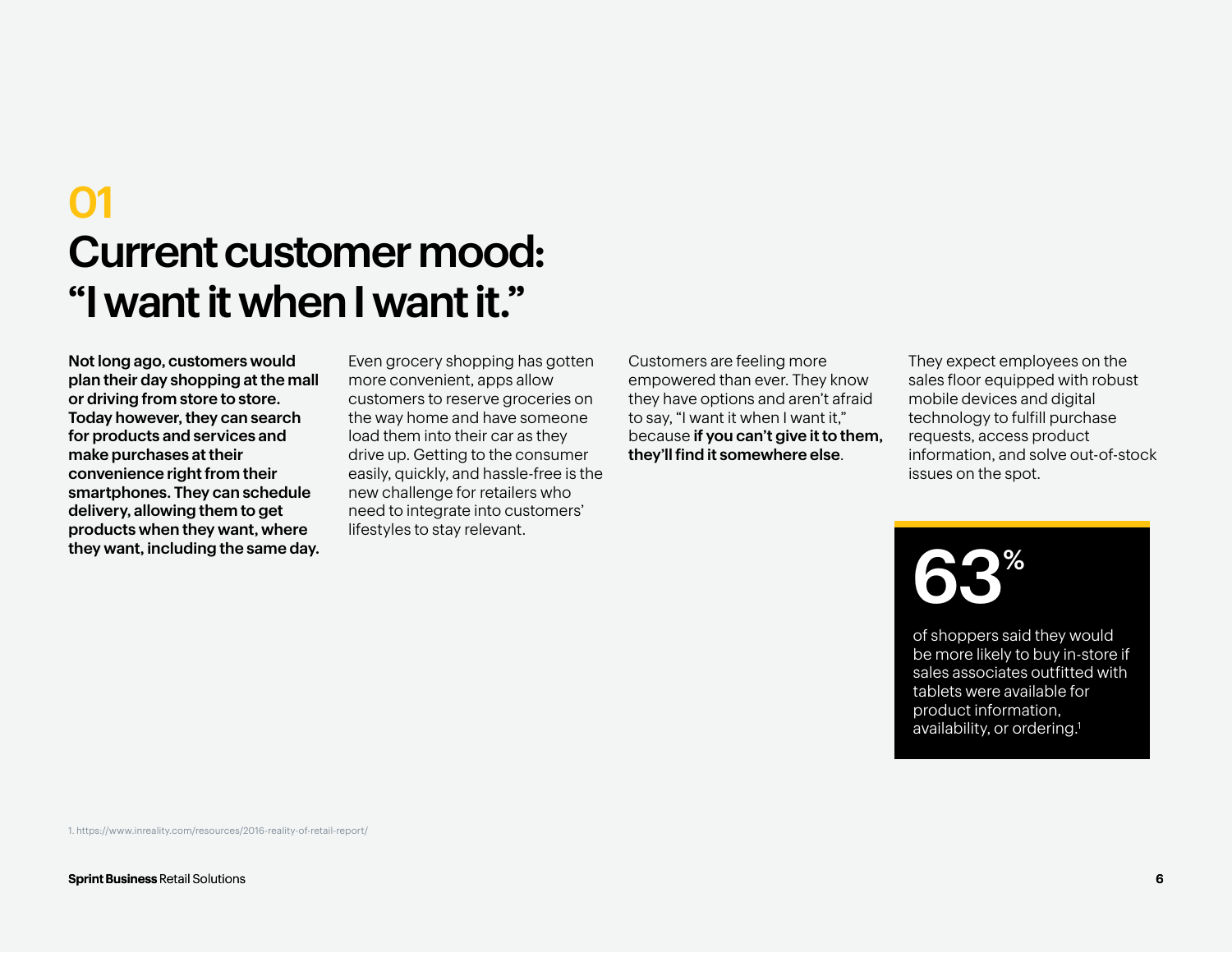## Do you have a digital transformation strategy? 02



Rob Roy, our Chief Digital Officer, says in order to build a successful digital transformation that is accepted within a company, it's important to ask two questions:

- What is the direction of your company, and how does digital transformation align with those goals?
- What is your customer saying? What are their main pain points?

That acceptance from the customer service department to the C-Suite is what Roy calls "[the secret sauce](http://the secret sauce)," because it's so critical to have an entire organization invested in the direction that the new technology takes. It's equally important to ensure the changes are what the customers want and need.

"Our whole job is really to take and rebuild processes and experiences internally … but we do it in working shoulder to shoulder … flying our teams in … sitting side by side, listening to calls and understanding the types of responses they have, what they need, what a typical day looks like. When we roll out the new technology, it's very familiar to them because they helped build it."

The same goes for your customers. Your customers will embrace the new technology — and therefore, choose your retail brand — when they feel their attitudes and needs helped inspire the evolution.

Roy's **[vision](http://vision)** of what it takes to embark on a digital transformation within a company is one of the many reasons we are so successful at helping other retailers adopt new technology and thrive from it. Whether through the spirit of crossdepartment collaboration or the hiring of what **[Roy calls](http://Roy calls)** "people born swiping right" who've never known anything other than a digital life, we practice what we preach and we're ready to share our wealth of retail experience with you.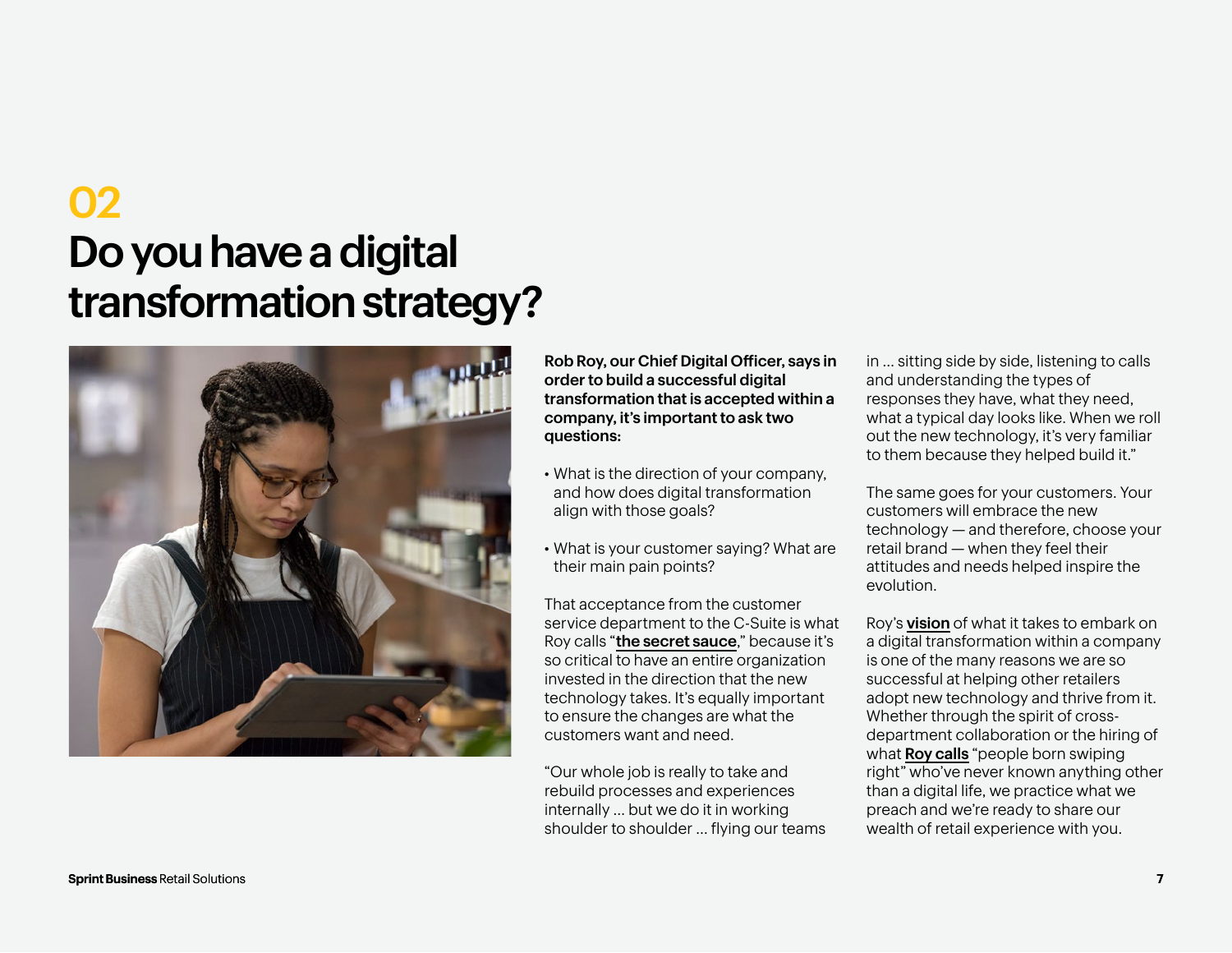#### 03 Get inside their heads and hearts.

Customers have relationship goals: they want you to know their buying habits and behaviors, because they want every retail experience, regardless of the channel, to feel like you created it just for them. What's more, they expect their devices — and yours — to be integral to that optimal retail experience.

That said, in today's retail climate, those with the vision and the tools to turn data into revenue will succeed. But first, that data needs to be successfully collected and sliced and diced to actionable analytics. "The challenge for retailers is how to put themselves in the path of their customers and to make every interaction a worthwhile experience (for the customer and for the retailer)," says Sally Lange.

63% percent of consumers surveyed indicated that they were interested in personalized recommendations, while 64% revealed they were willing to share personal data in exchange for benefits like loyalty points and automatic credits for coupons.2

#### **04 Sophistication** and expectations.

The pool of shoppers born into a digital world is growing every day. Every aspect of their lives involves devices, whether they're ordering pizza or buying bed linens. They rely on the digital world for their social interactions, research, work life, purchasing, banking, everything. And they expect the same from the retailers they frequent.

"Consumers operate in multiple mediums. For them it's not about loyalty to a device type or a physical store. It's about convenience, cost and quality. In consumers' minds, online and offline are already linked," [says](http://says) Danielle Roberts, senior product manager at Kibo, a leading omnichannel commerce platform for retailers.

If you're not future-proofing to meet the needs of this massive target market, if you're not poised to pivot and turn on new technology on a dime, you risk losing the sale.

2. https://www.retaildive.com/news/more-consumers-than-ever-want-retailers-to-personalize-service/531809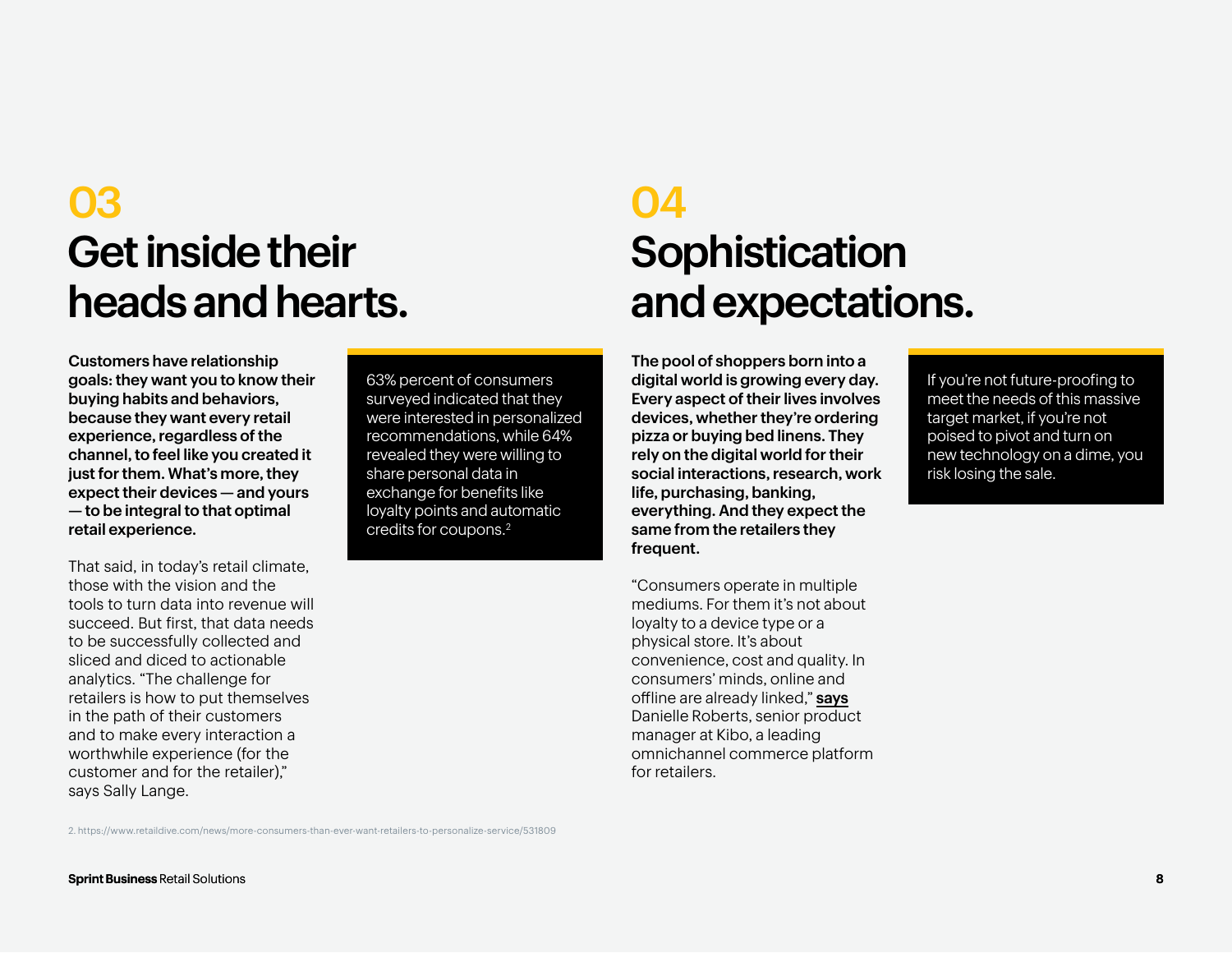#### 05 What's in it for me?

#### 06 Future-proofing is the new rapid innovation.

Customer contentment is a fickle thing. One day, they expect to be couponed for exactly what's on their shopping list. The next day, they're demanding free returns and clicking off your site if you don't offer them. Retailers have to work harder and harder to plan for and respond to today's tech-savvy consumers (let alone gain their loyalty) and to do that requires high-level behavior and purchase tracking (think Internet of Thingslevel tracking) and deep dive analytics capabilities.

"Consumers now expect delivery to be fast, reliable and free. Click and collect has become a prerequisite and shoppers have come to expect free returns. The customer has never had it so good – but this has added a lot of cost and complexity for retailers," NBK Retail analyst Natalie Berg said in an interview with [RetailDive](http://RetailDive).

Evolving consumer demands require retailers to come up with new and innovative ways to future-proof their investments. Everything from 24/7 automated lockers allowing customers to pick up and/or return items at their convenience to capturing and leveraging data to automate processes and decisions is under consideration.

Retailers must not only be focused on strengthening their technology infrastructure but must also be ready to embrace speed and agility to meet consumer demands.

But taking leaps in technology requires much more than faith. Dramatic climate change requires an agile technology provider at your side; one that enables you to see the challenges coming down the road before they even come around the bend. By giving you genuine freedom to meet those challenges, without requiring you to rip and replace your existing investments — or even to make big new capital outlays.

That's what it means to futureproof with the right vendor. That's what it takes to be prepared for perpetual change.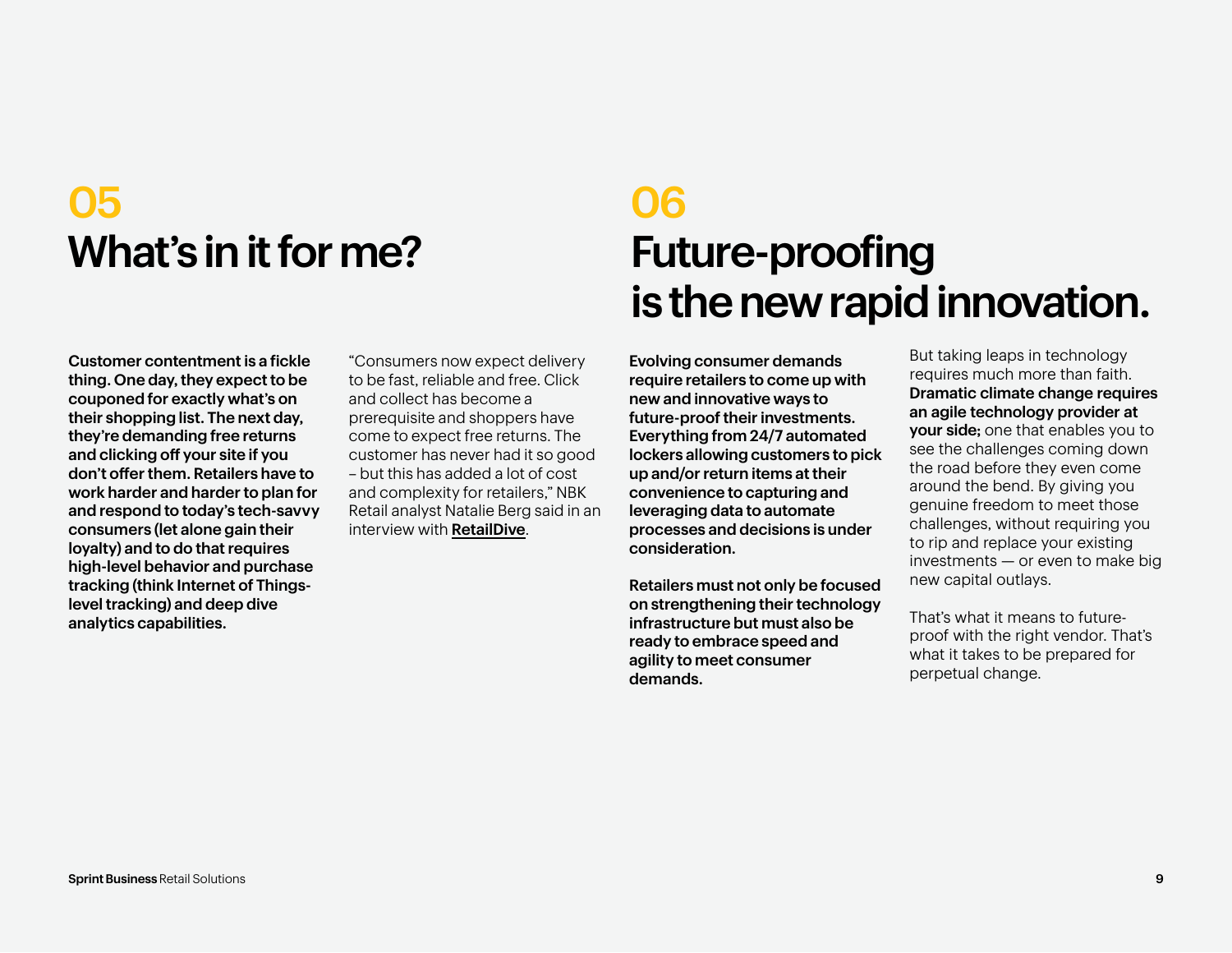#### Create your future:

You can wait for your future to get here, or you can help create it with the right technology provider ready to guide you every step of the way.

When you align with Sprint, you gain the strength of a technology powerhouse built around a team of the most innovative, forward-thinking minds in the business. Working together, we will optimize your legacy technology and lay the foundation that allows you to seamlessly pivot to meet changing needs. Most important, we'll give you the opportunity to leverage the most complete converged solutions to connect people, places and things at every level of your retail enterprise.

Perpetual change is real. With Sprint as your technology provider, your retail enterprise will be ready to meet the future head-on.

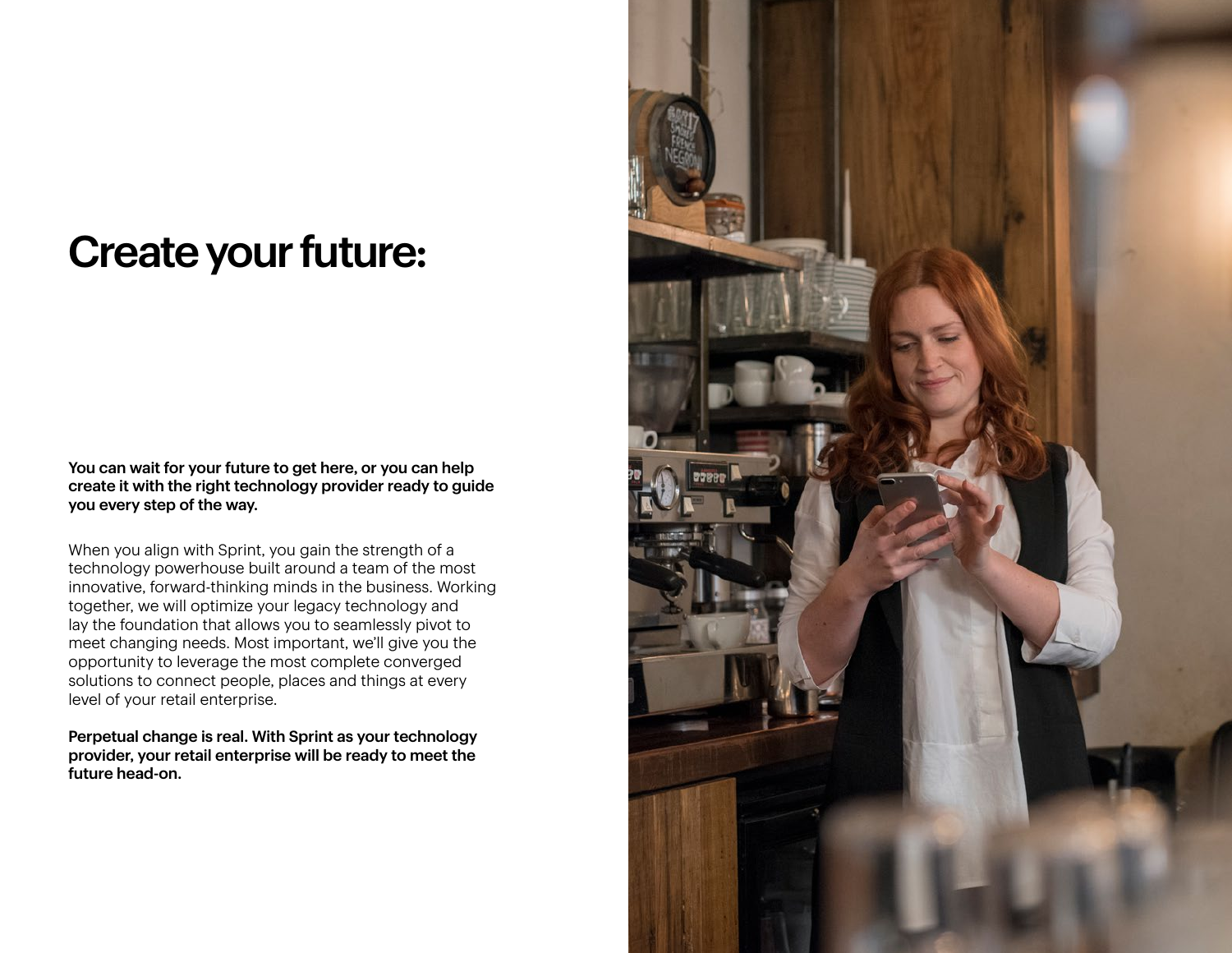#### Here's how we do it:

#### Our pool of technology geniuses is one of the largest on the planet and they're all yours.

No single company will be able to make it happen on its own. To realize the full potential of the future, it will take expertise at the device level, the software level and the network level. The Softbank family is one of the most powerful technology families on the planet and, as part of this family, we are ideally positioned to help our customers exploit that power.

When you work with us, you enjoy access to Softbank's impressive ecosystem of capability, a talent pool made up of hundreds of cutting-edge global technology companies featuring the top technology minds, products and solutions in the business. This singular relationship allows us to pick and choose from a tremendous portfolio of solutions (ours and theirs) to determine what works best for your specific needs — even down to the device level and the software that drives the application. That means we work with you as a strategic vendor.

What's more, we never forget the pressure you feel to protect your investment. And this is where our agility and innovative mindset are our best asset. In our world, the notions of "customizing," "plugging into existing," and being "responsive to change as market conditions evolve" are always top-of-mind as we explore best solutions for your needs. There's nothing cookie-cutter about what we do for you. For that reason, every Sprint Business client is assigned an Implementation Team that works with you throughout the implementation process ensuring that if change happens, we can respond to it, amend it and keep moving forward.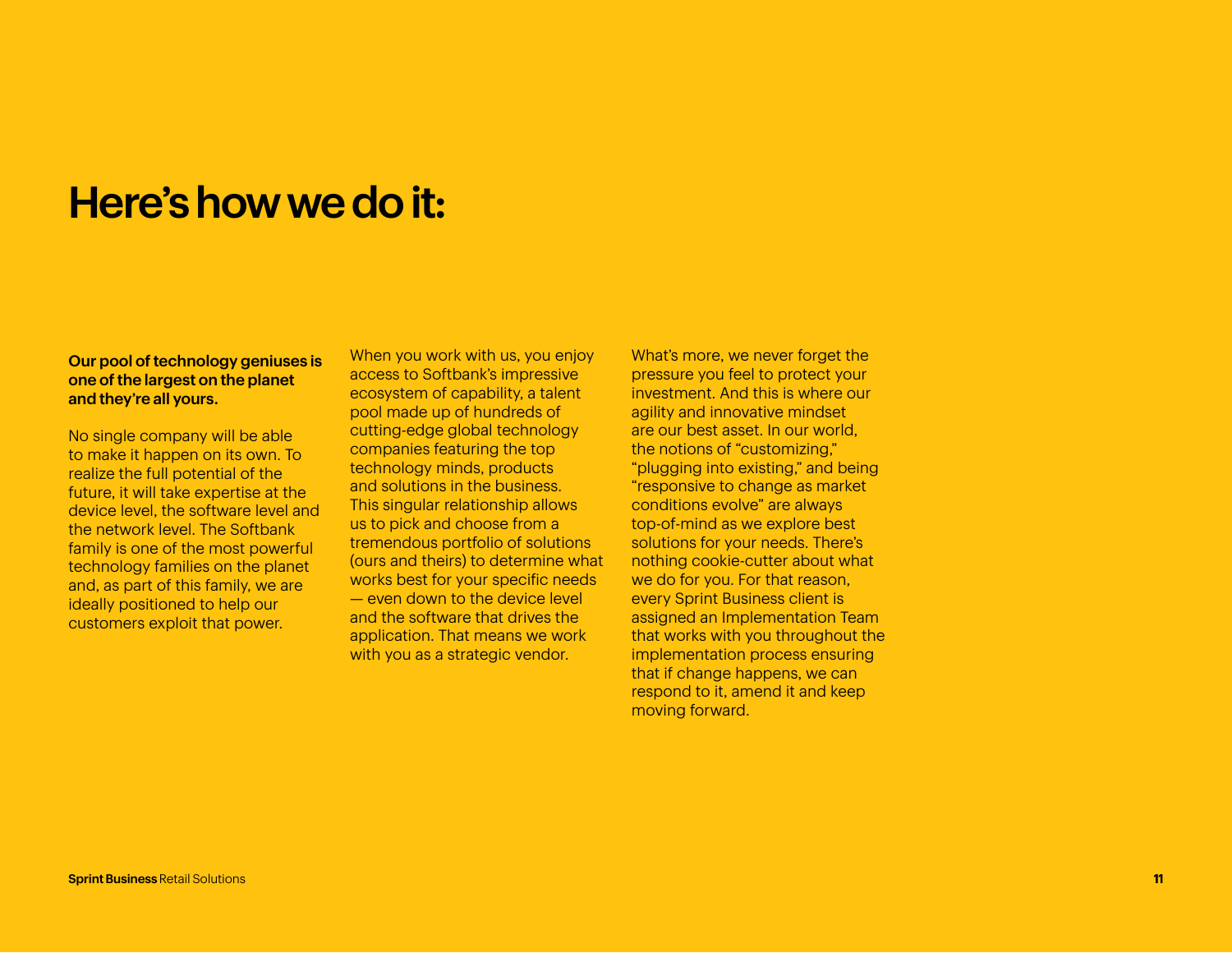#### Our 5G experience is hyper-fast, highly-scalable, and mobile.



5G is the next big leap in mobile networks, a leap that is already changing the way retailers work, collaborate, innovate and service customers.

5G will allow the Internet of Things to fly and to flourish, and retailers will be one of the biggest beneficiaries.

4. https://www.shopify.com/retail/digital-signage-is-itworth-the-investment-and-how-can-retailers-use-it

Of course, the initial excitement about 5G centers around download speed. At up to 10x faster downloads than 4G, 5G data doesn't just fly, it hurtles. 5G can deliver dramatic improvement in latency, coverage, capacity and density.

New technologies like immersive augmented reality (AR) will be huge game changers. According to [Analytics Insight contributor Vivek](https://www.analyticsinsight.net/transforming-retail-with-5g-and-augmented-reality/)  [Kumar](https://www.analyticsinsight.net/transforming-retail-with-5g-and-augmented-reality/), "5G has the potential to bring to the best of in-store and digital retail experiences together."

"5G's high speeds, gigantic bandwidth, and low latency empower extremely fast AR object recognition on quite a lot of products at once so buyers can compare products at real-time and get product reviews based on the star ratings across manifold items in a single screenshot."

These are important reminders that 5G isn't just about faster data speeds; it's about faster, more effective ways of doing business.

For retailers specifically, 5G opens up new opportunities to create the most personalized customer experiences. From creating customizable merchandise, to offering virtual dressing rooms to "try on" clothing from virtually anywhere, to allowing for quickchange, attention-grabbing digital signage, 5G opens the door to limitless retail marketing, operational and sales opportunities.

## 68�

of customers note that digital signage would make them more likely to buy advertised products<sup>3</sup>

44�

of customers stated it would influence them to buy the advertised product instead of a product they already planned to purchase4

Sprint Business Retail Solutions 12

<sup>3.</sup> https://us.moodmedia.com/industry/data-behinddigital-signage/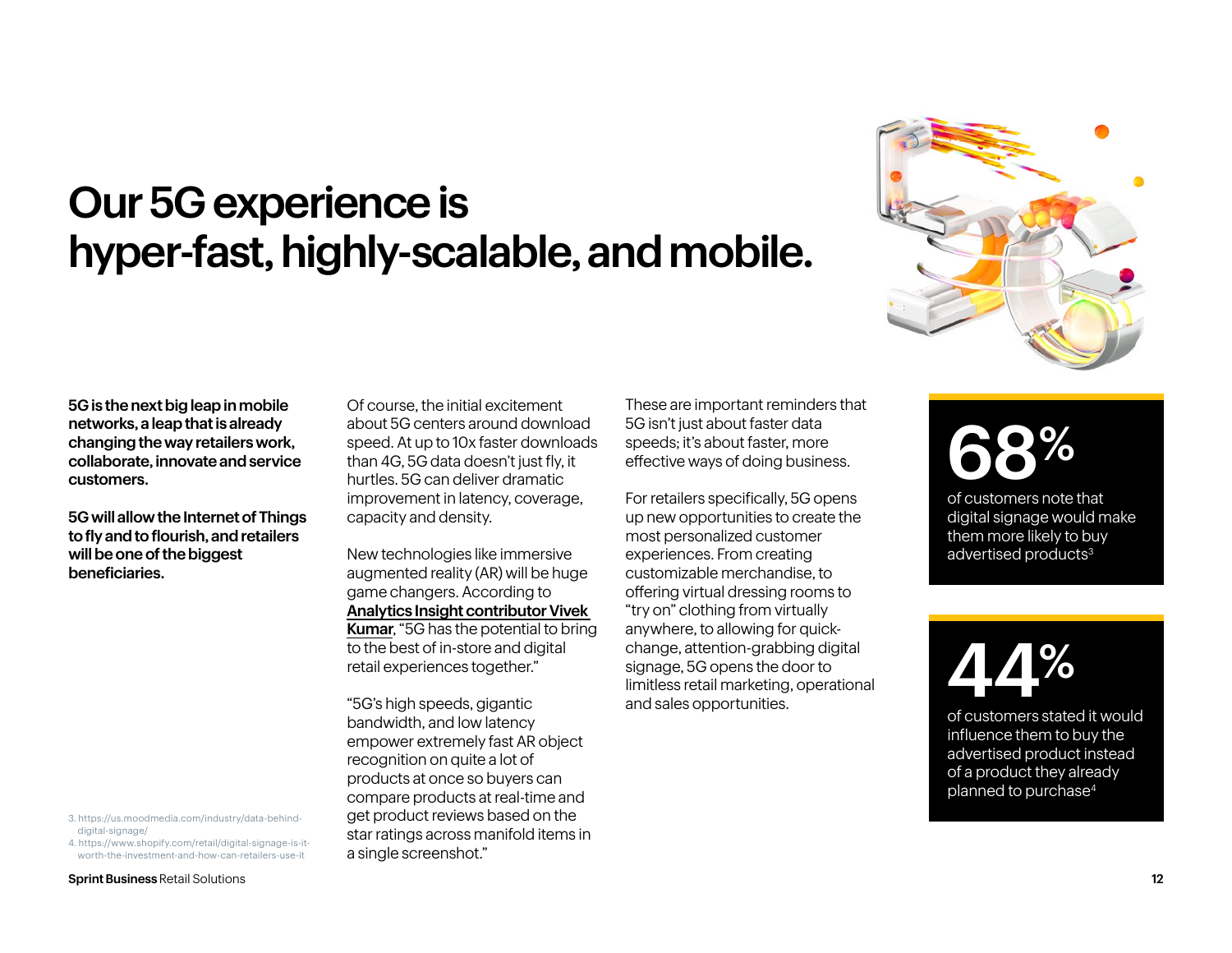## The key to our 5G advantage is summed up in one word—mobile.

Our 5G network — [a true mobile](https://www.theverge.com/2019/5/30/18645663/sprint-5g-network-now-available-atlanta-dallas-houston-kansas-city-verizon-at-t)  [5G network](https://www.theverge.com/2019/5/30/18645663/sprint-5g-network-now-available-atlanta-dallas-houston-kansas-city-verizon-at-t) – is already out in select markets helping transform the way retailers do business. And it's the "mobile" part that's making all the difference. Your employees, customers, vendors and products — the key elements of your business — are in constant motion, and we've created a 5G network that helps allow them to maintain their connection to your brand.

Think of it. From analyzing and responding to customer data collected off the floor in real-time, to reacting immediately to outfitting employees with wearable interactive devices, to inventory and back-of-store storage sensors, to maximizing blockchain functions like instant transactions, 5G will maximize your customer relationships and operational efficiencies and allow you to use networks in ways that weren't possible before.

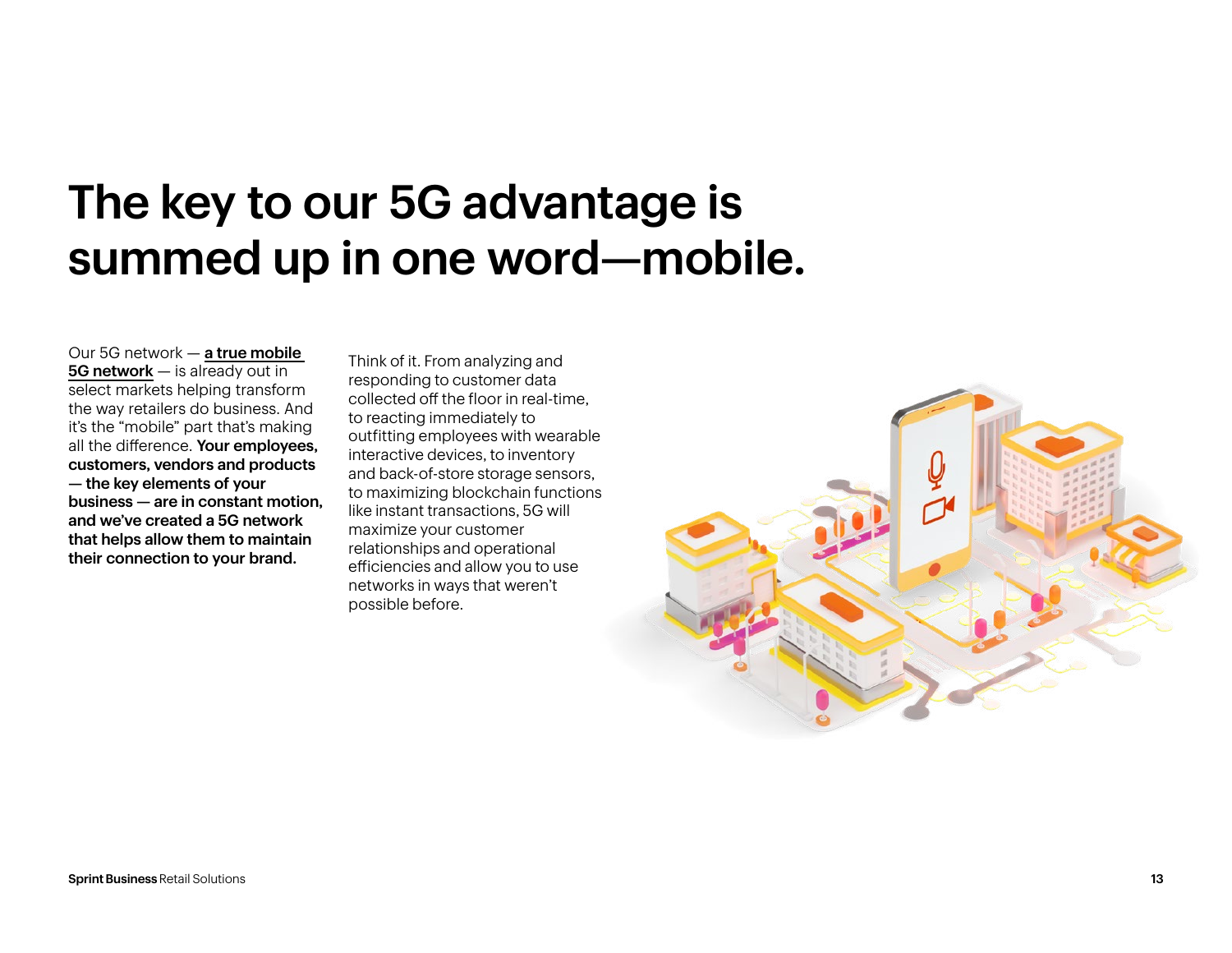#### Our virtualized network approach makes it easy to scale, deploy & innovate.

Change moves at lightning speed in the retail industry. Customer tastes can shift based on a single influencer post. Their behaviors can be altered by every new device and app that hits the market. The same goes for internal operations, where change is a constant.

A critical consideration in any retailer's technology transformation is how to best keep up with changes in consumer shopping and buying behaviors, and the demands that places on employees. To that end, retailers need a robust network infrastructure in place to collect and leverage all the data gathered from the IoT. In the past, digital networks supported limited store functions such as point-of-sale systems. Today's networks must also seamlessly support Wi-Fi, which is so critical to enhancing the customer's in-store experience. Going forward, next-generation networks must be even more robust, as they are tasked with supporting mobility, digital signage, self-service kiosks, radio frequency ID (RFID) and beacons, all in an effort to create new opportunities to engage with customers.

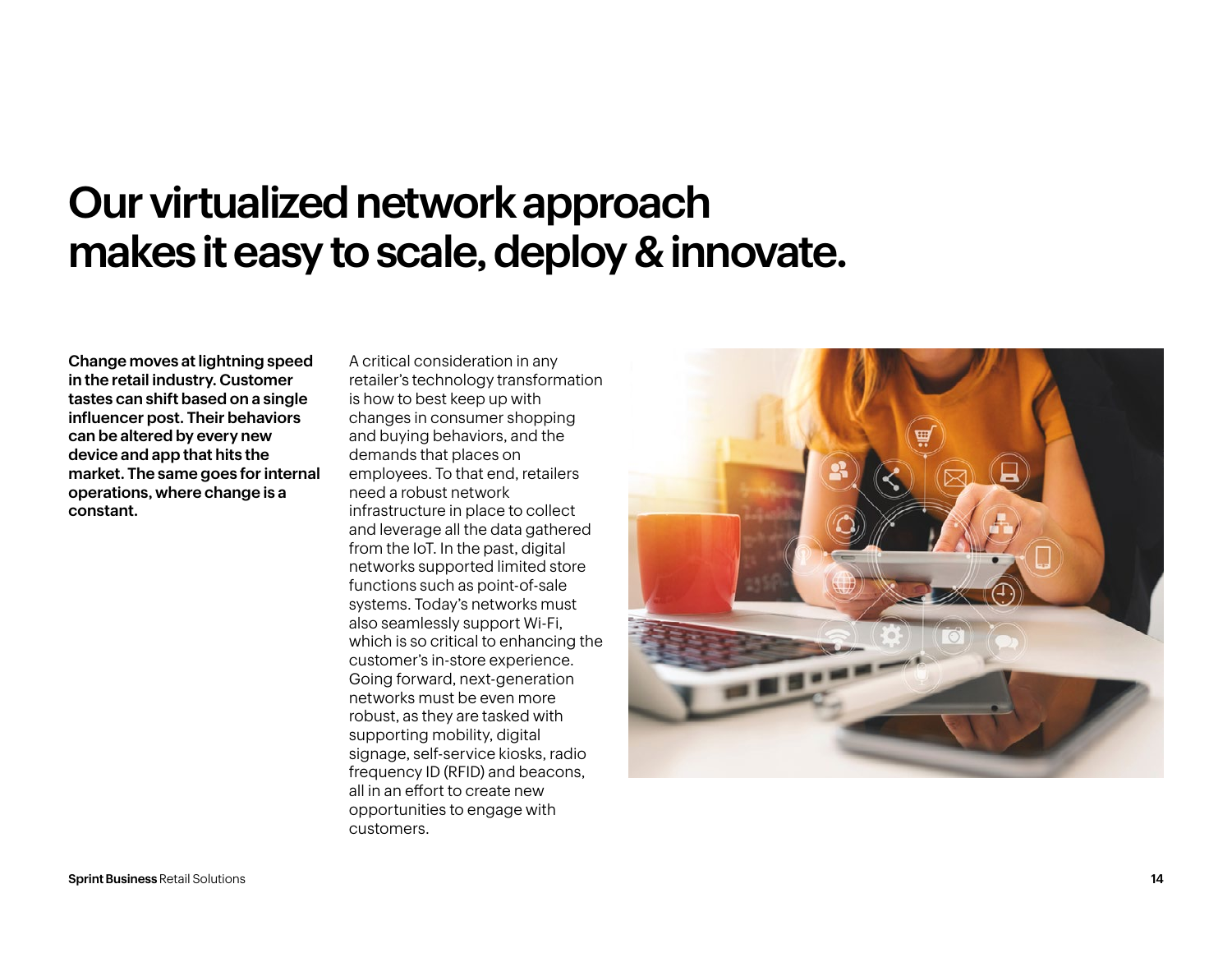## Did you know:

- [56% of every dollar spent in-store is](http://56% of every dollar spent in-store is influenced by digital transactions)  influenced by digital transactions<sup>5</sup>
- [80% of major purchases start with online](http://80% of major purchases start with online research and end with in-store purchases 2)  [research and end with in-store purchases](http://80% of major purchases start with online research and end with in-store purchases 2)<sup>6</sup>
- [73% of shoppers conduct research during](http://73% of shoppers conduct research during their in-store visit, with 87% of respondents completing the purchase in-store 3)  [their in-store visit, with 87% of respondents](http://73% of shoppers conduct research during their in-store visit, with 87% of respondents completing the purchase in-store 3)  [completing the purchase in-store](http://73% of shoppers conduct research during their in-store visit, with 87% of respondents completing the purchase in-store 3)<sup>7</sup>
- [Mobile commerce now accounts for almost](http://Mobile commerce now accounts for almost 30% of total e-commerce sales in the U.S. 4 )  30% of total e-commerce sales in the U.S.<sup>8</sup>
- [86% of shoppers are regularly channel](http://86% of shoppers are regularly channel-hopping across at least two channels 5 )hopping across at least two channels<sup>9</sup>
- 73% of consumers shop on more than one channel<sup>10</sup>

Seeing these statistics, it's easy to see why having both strong in-store AND digital channels makes for a better customer experience. That dual demand makes network agility essential — your business needs to be able to pivot on a dime to meet evolving customer behaviors and be ready to scale up or down quickly. We stand alone when it comes to being nimble and responsive to our business customers' needs, and it all stems from our transformation into a "connection agnostic" technology powerhouse.

What does that mean exactly? Two words: technology freedom. Rather than having your network functions be married to a hardwired legacy operation system, we create virtualized networks that seamlessly allow for cross-platform integration (think Mac using Windows software). The result is easier, faster deployment (think days instead of months) of functions and connectivity when and where you need them — and that translates to your ability to focus on what you do best, knowing that your network is always optimally connecting all of your retail channels to the people, places and things that benefit your business most.

5. Deloitte, 2016; 6. Synchrony Financial, 2015; 7. Synchrony Financial, 2015; 8. Internet Retailer, 2015; 9. CommerceHub, 2016; 10. Harvard Business Review, 2017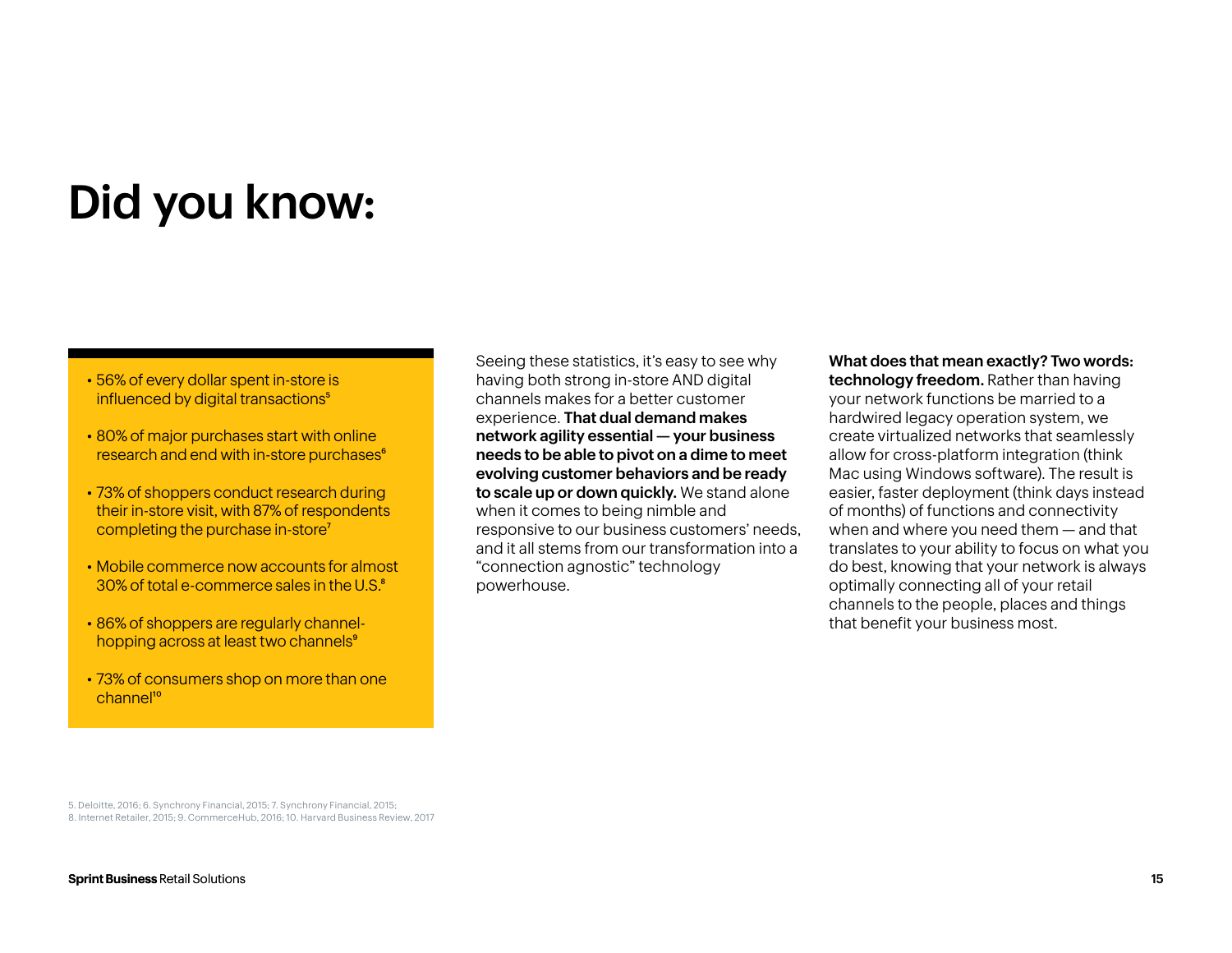#### The first dedicated IoT core network and operating system for turning data into actionable intelligence.

The Internet of Things (IoT) ushers in a new age of enlightenment for retailers like you, and the reason is simple: Going forward, your survival and your success depends on acquiring actionable data.

To answer the call, we've built [Curiosity™ IoT](https://business.sprint.com/solutions/internet-of-things/), which opens the door to creating a robust network between internet-connected physical devices. The best part? It will do it simply and cost-effectively, with companies being far less concerned about the technology than they are about the outcomes achieved.

**[McKinsey & Company](https://blog.hubspot.com/marketing/iot-retail)**, global management consulting firm, says "The potential economic impact of IoT in retail environments will range from \$410 billion to \$1.2 trillion per year by 2025." We firmly believe those will be dollars wisely spent in ways that help propel your business to greater control and greater success.

With Curiosity™ IoT, advanced analytics using artificial intelligence and machine learning become actionable at an incredible scale. Using sensors, cameras, motion detectors and other devices that generate data, you'll be able to do everything better, from creating automated POS to viewing inventory on a mobile device to optimizing customer flow through your store. These innovative technologies not only improve the in-store shopping experience but also contribute to increased revenue.

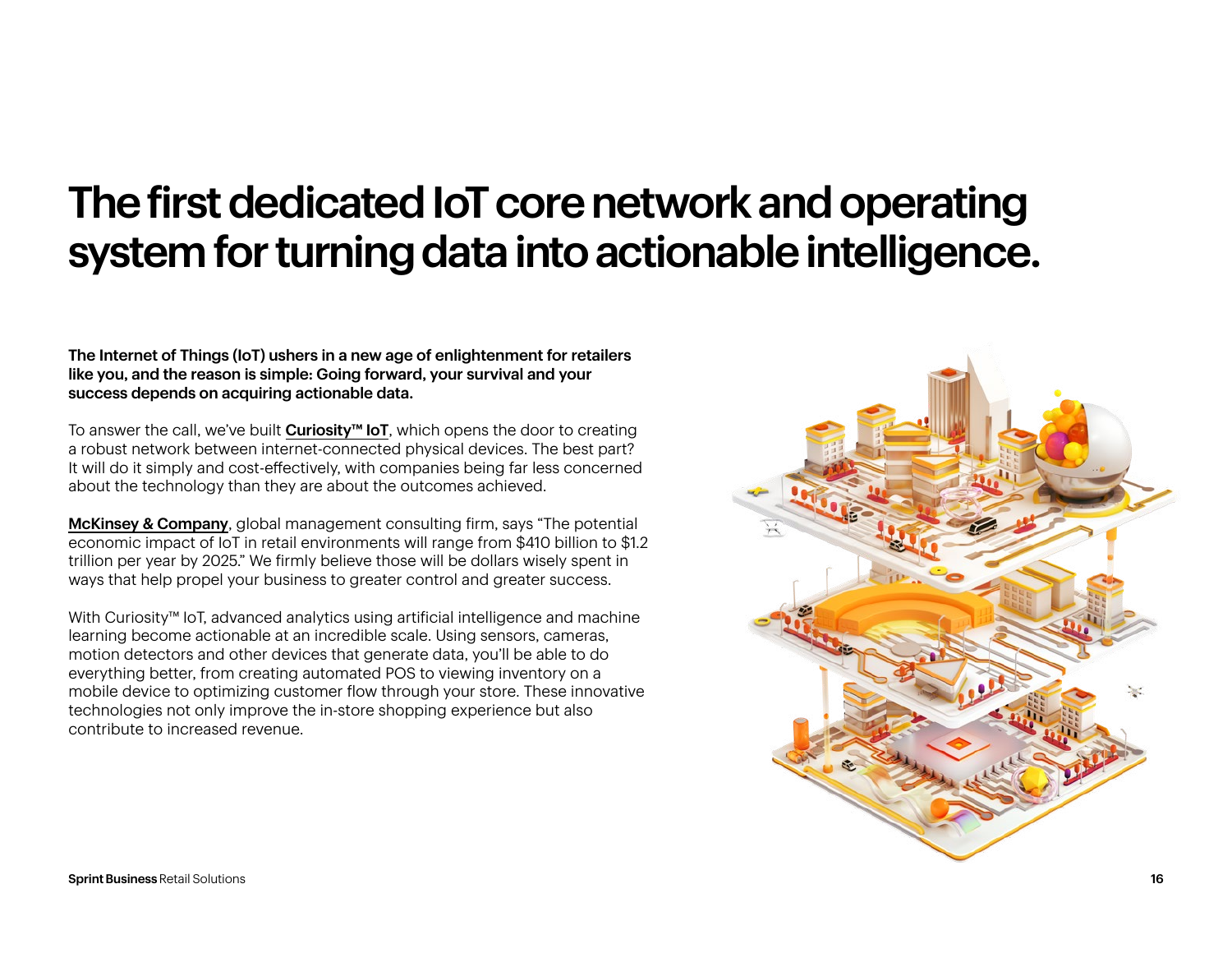#### The first dedicated IoT core network and operating system for turning data into actionable intelligence.

#### For example

Location-based sales associate alerts serve to maximize in-store customer experiences such as ensuring a customer is attended to when he or she enters a particular zone of the store, or to alert an associate if sensors indicate the customer lingering at one spot in the store, suggesting a possible need for assistance. Customers, too, can apply their own uses while shopping; for example, by leveraging geofencing technology, customers can enhance their instore experience by pulling up a map of the store and navigating to locations of the products they want. Another exciting innovation, beacon technology, is extremely useful for creating seamless online and in-store experiences for customers, delivering product information, tutorials, and targeted discounts and coupons directly to

customers' mobile devices while they're shopping. "61 percent of U.S. shoppers who have never tried in-store tracking before say that receiving discounts and coupons from a retailer would drive them to opt in." says Hubspot marketing blogger, [Caroline Forsey](https://blog.hubspot.com/marketing/beacon-technology).

IoT can also aid in-store operations by providing product visibility throughout the supply chain and [optimizing inventory](https://business.sprint.com/blog/iot-mean-inventory-things/)  [management](https://business.sprint.com/blog/iot-mean-inventory-things/), which is useful, for example, in triggering automated price reductions (enabled through digital shelf labels) to encourage sales of slower-moving items.

Our retail customers in the restaurant and convenience store spaces have found our temperature monitoring solution to be especially beneficial. The

24/7 automated system ensures refrigerators maintain optimal temperatures, which is critical for both food safety and compliance with health regulations.

Optimizing inventory, behavior mapping, cybersecurity fraud prevention, monitoring product sales performance, minimizing shrink — these are the analytics that will allow your retail environments, both brick-andmortar and digital, to operate smarter and more effectively.

#### The result?

You not only take greater charge of operational efficiency, you also improve your customer experience in ways that allow you to go head-to-head with your online competition.

And, in keeping with our innovative spirit, our solutions have no bounds. Through our **Curiosity**™ **[IoT Factory](https://business.sprint.com/iot-factory/)** and various other verticals solutions, we will provide ready-to-deploy IoT solutions or solutions customized to meet your customers' needs, all with a proven ROI to ensure your success.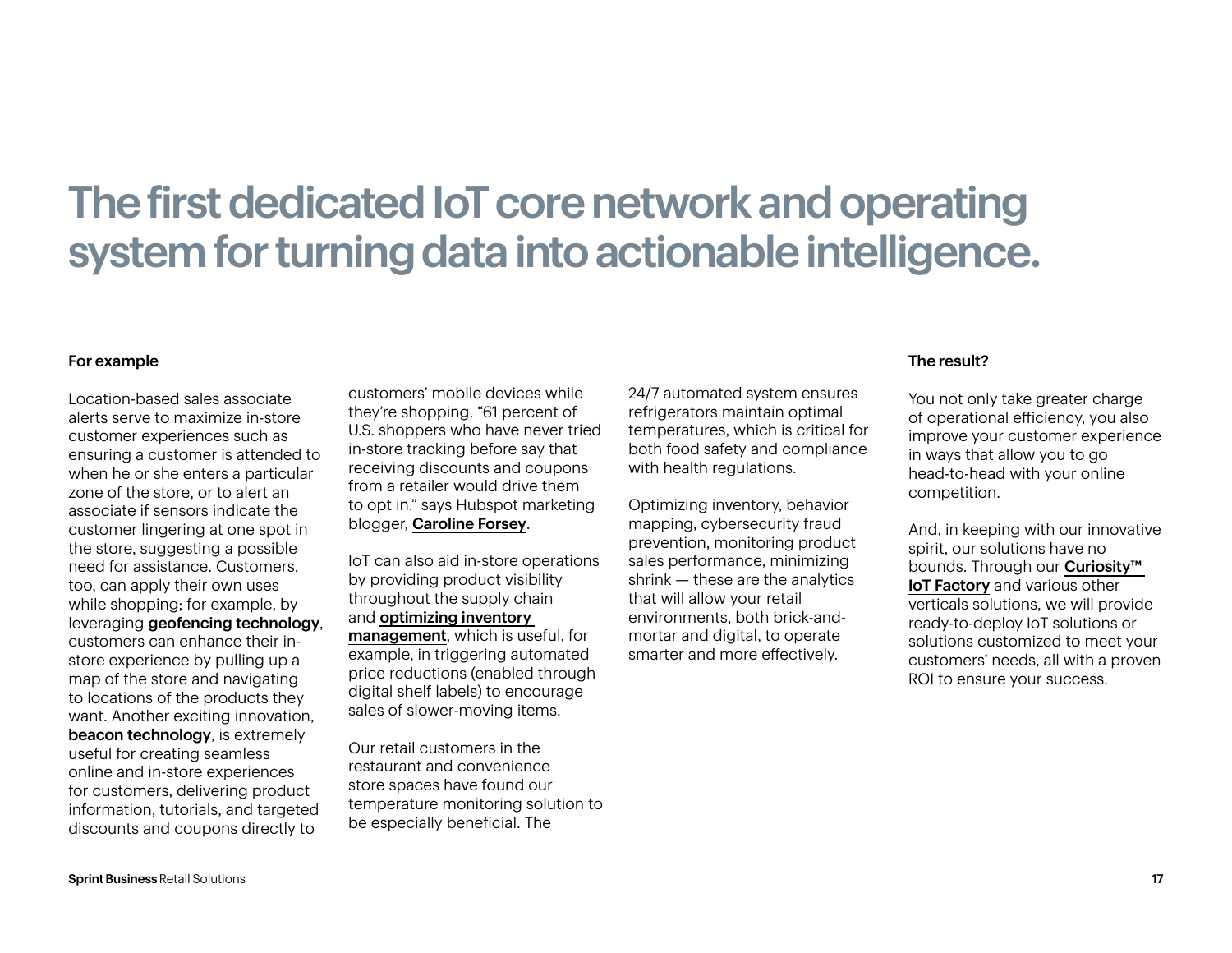#### Our business philosophy is the most enlightened in the industry.

Think about it … no business has experienced more dramatic changes than technology providers. We have been part of one of the most extraordinary evolutionary periods in history when it comes to how consumers and companies interact, and there's so much more ahead.

We embrace perpetual change and we're here to help your retail business do the same. We understand that the enterprises that survive and thrive in the coming years will run toward change in order to make big, measurable impacts — like delighting customers, or streamlining processes, or boosting security. To succeed in this climate is to be open to spinning up new business models, new customer experiences, new products and new services. To seize new opportunities and escape from emerging traps.

We start by asking the big question, "how would you like to connect with your partners?" rather than presenting a menu of standard solutions, because we can and will design something exactly to your needs and specifications.

We choose to earn all of your trust by earning it one amazing solution at a time. That allows us to pilot and test ideas for you that not only showcase our talent, but also solve your business challenges.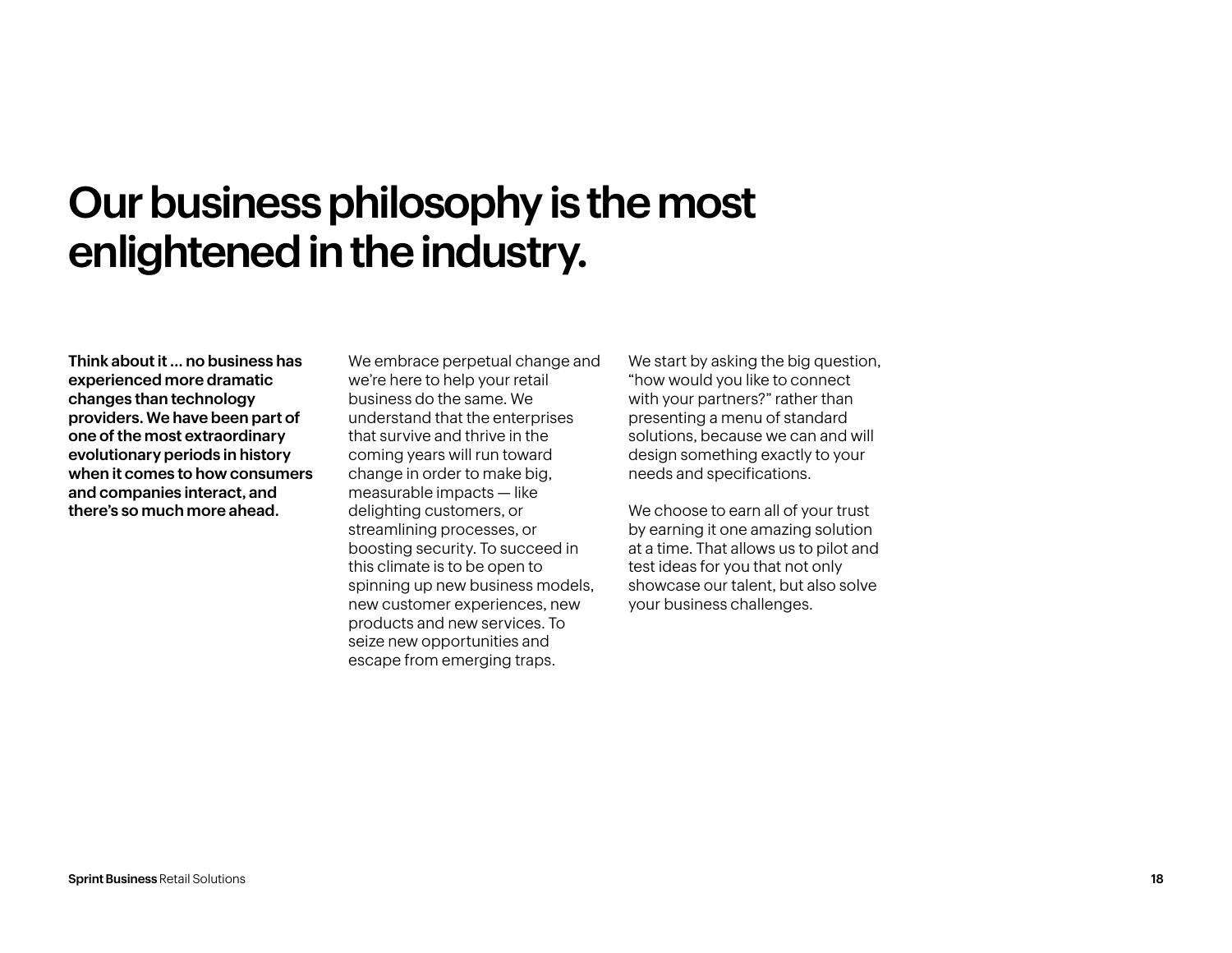#### As a fellow retailer, we offer two invaluable perspectives:

- 1. A boots-on-the-ground understanding of how retail consumer demands are changing,
- 2. And a 30,000-foot view of how operational processes must change to meet those demands.

Here at Sprint, across every department, we're experiencing the impact of the technology evolution and all the associated operational questions and challenges, just as you are. The challenge for all of us as retailers, of course, is to determine how to successfully weave together what's working successfully for you, then identifying and adopting new ways to improve what's not working as well as it should.